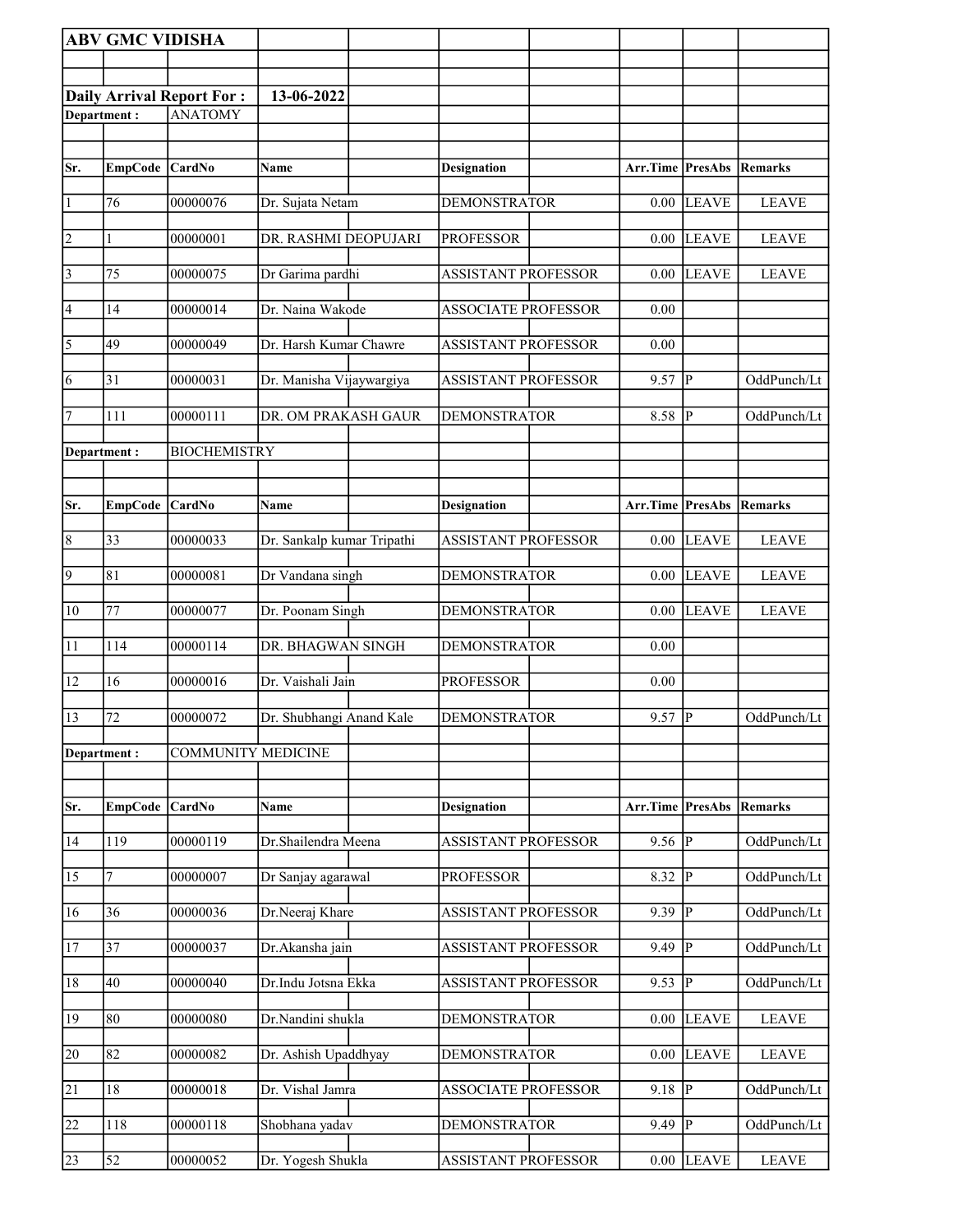| $\sqrt{24}$     | 113             | 00000113                 | DR. ANIRUDH                 | <b>DEMONSTRATOR</b>        | 9.46                    | lР             | OddPunch/Lt    |
|-----------------|-----------------|--------------------------|-----------------------------|----------------------------|-------------------------|----------------|----------------|
| 25              | 24              | 00000024                 | Dr. Richa Nigam             | <b>ASSOCIATE PROFESSOR</b> | 0.00                    | <b>LEAVE</b>   | <b>LEAVE</b>   |
| Department:     |                 | <b>DEAN</b>              |                             |                            |                         |                |                |
|                 |                 |                          |                             |                            |                         |                |                |
| Sr.             | <b>EmpCode</b>  | CardNo                   | Name                        | <b>Designation</b>         | <b>Arr.Time PresAbs</b> |                | <b>Remarks</b> |
| 26              | 97              | 00000097                 | DR. Sunil Nandeshwar        | <b>DEAN</b>                | 0.00                    | OD             | <b>OD</b>      |
|                 | Department:     | <b>FORANSIC MEDICINE</b> |                             |                            |                         |                |                |
|                 |                 |                          |                             |                            |                         |                |                |
| Sr.             | <b>EmpCode</b>  | CardNo                   | Name                        | <b>Designation</b>         | <b>Arr.Time PresAbs</b> |                | <b>Remarks</b> |
| $\overline{27}$ | 85              | 00000085                 | Dr. Sharad Dohare           | <b>DEMONSTRATOR</b>        | 0.00                    | <b>LEAVE</b>   | <b>LEAVE</b>   |
| 28              | 112             | 00000112                 | DR. POOJA TIWARI            | <b>DEMONSTRATOR</b>        | 9.52                    | P              | OddPunch/Lt    |
| 29              | $\overline{35}$ | 00000035                 | Dr. Narendra singh patel    | <b>ASSOCIATE PROFESSOR</b> | 9.54                    | ∣P             | OddPunch/Lt    |
| 30              | 54              | 00000054                 | Dr.Manish Nigam             | <b>PROFESSOR</b>           | 9.52                    | ∣P             | OddPunch/Lt    |
| 31              | 126             | 00000126                 | Dr. Vivek kumar Chouksey    | ASSISTANT PROFESSOR        | 8.56                    | lР             | OddPunch/Lt    |
|                 |                 |                          |                             |                            |                         |                |                |
| Department :    |                 | MICROBIOLOGY             |                             |                            |                         |                |                |
|                 |                 |                          |                             |                            |                         |                |                |
| Sr.             | <b>EmpCode</b>  | <b>CardNo</b>            | Name                        | Designation                | Arr.Time PresAbs        |                | <b>Remarks</b> |
| 32              | 4               | 00000004                 | Dr Avinash laghave          | <b>PROFESSOR</b>           | 9.23                    | P              | OddPunch/Lt    |
| 33              | 125             | 00000125                 | DR.Himanshi Bansal          | ASSISTANT PROFESSOR        | 9.40                    | lР             | OddPunch/Lt    |
| 34              | 88              | 00000088                 | Dr. Sanjay Singh            | <b>ASSISTANT PROFESSOR</b> | 0.00                    | <b>LEAVE</b>   | <b>LEAVE</b>   |
| 35              | 106             | 00000106                 | Dr.Aarti Jain               | <b>ASSOCIATE PROFESSOR</b> | 9.49                    | $\overline{P}$ | OddPunch/Lt    |
| $\overline{36}$ | $\overline{79}$ | 00000079                 | Dr.Prashant kumar bhakoriya | <b>DEMONSTRATOR</b>        | $9.54$ P                |                | OddPunch/Lt    |
| 37              | 110             | 00000110                 | DR, RAGINI DANGI            | <b>DEMONSTRATOR</b>        | 9.51  P                 |                | OddPunch/Lt    |
| Department:     |                 | PATHOLOGY                |                             |                            |                         |                |                |
|                 |                 |                          |                             |                            |                         |                |                |
| Sr.             | <b>EmpCode</b>  | CardNo                   | Name                        | <b>Designation</b>         | Arr.Time PresAbs        |                | <b>Remarks</b> |
| 38              | 6               | 00000006                 | Dr Gopal krishna sawke      | <b>PROFESSOR</b>           | 0.00                    | LEAVE          | <b>LEAVE</b>   |
| 39              | 128             | 00000128                 | DR.PREETI MANDLOI           | <b>ASSISTANT PROFESSOR</b> | $9.57$ P                |                | OddPunch/Lt    |
| 40              | 17              | 00000017                 | Dr. Tina Rai                | <b>ASSOCIATE PROFESSOR</b> | 9.59                    | P              | OddPunch/Lt    |
| 41              | 134             | 00000134                 | Dr.Pragati Awashti          | DEMONSTRATOR               | $9.39$ P                |                | OddPunch/Lt    |
| 42              | 78              | 00000078                 | Dr. Rajnikant ahirwar       | <b>DEMONSTRATOR</b>        | 8.39                    | P              | OddPunch/Lt    |
| 43              | 51              | 00000051                 | Dr. Lal Pranay singh        | ASSISTANT PROFESSOR        | 9.51                    | P              | OddPunch/Lt    |
|                 |                 |                          |                             |                            |                         |                |                |
| 44              | 84              | 00000084                 | Dr. Sunil Nagar             | <b>DEMONSTRATOR</b>        | 0.00                    | <b>LEAVE</b>   | <b>LEAVE</b>   |
| $ 45\rangle$    | 48              | 00000048                 | Dr.Pratibha Meena           | ASSISTANT PROFESSOR        | $9.57$ $\overline{P}$   |                | OddPunch/Lt    |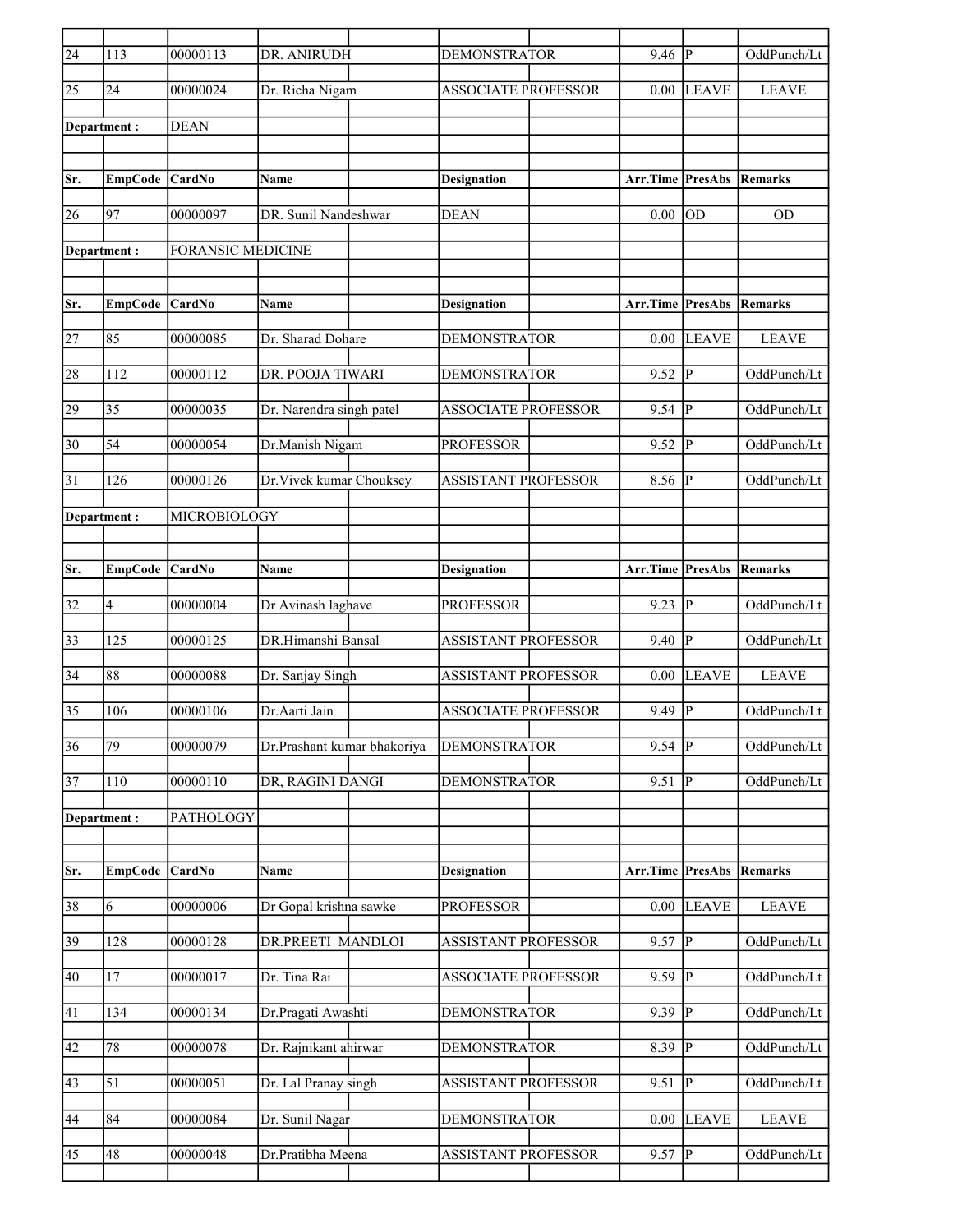| $\overline{46}$<br>83 |                 | 00000083     | Dr.Fuzail Ahmad         | <b>DEMONSTRATOR</b>        | 0.00                    |                         |              |
|-----------------------|-----------------|--------------|-------------------------|----------------------------|-------------------------|-------------------------|--------------|
|                       |                 |              |                         |                            |                         |                         |              |
|                       | Department:     | PHARAMCOLOGY |                         |                            |                         |                         |              |
|                       |                 |              |                         |                            |                         |                         |              |
|                       |                 |              |                         |                            |                         |                         |              |
| Sr.                   | <b>EmpCode</b>  | CardNo       | Name                    | <b>Designation</b>         | <b>Arr.Time PresAbs</b> |                         | Remarks      |
|                       |                 |              |                         |                            |                         |                         |              |
| 47                    | 73              | 00000073     | Dr. Sudhir Kumar Jain   | <b>ASSISTANT PROFESSOR</b> | 0.00                    | <b>LEAVE</b>            | <b>LEAVE</b> |
|                       |                 |              |                         |                            |                         | lР                      |              |
| 48                    | 133             | 00000133     | Dr.Monika Sahu          | <b>DEMONSTRATOR</b>        | 8.00                    |                         | Erl          |
| 49                    | 22              | 00000022     | Dr Akhilesh kumar       | <b>PROFESSOR</b>           | 0.00                    | <b>LEAVE</b>            | <b>LEAVE</b> |
|                       |                 |              |                         |                            |                         |                         |              |
| 50                    | 74              | 00000074     | Dr. Raina Jain          | <b>ASSISTANT PROFESSOR</b> | 9.49                    | lР                      | OddPunch/Lt  |
|                       |                 |              |                         |                            |                         |                         |              |
|                       | Department:     | PHYSIOLOGY   |                         |                            |                         |                         |              |
|                       |                 |              |                         |                            |                         |                         |              |
|                       |                 |              |                         |                            |                         |                         |              |
| Sr.                   | <b>EmpCode</b>  | CardNo       | Name                    | Designation                | Arr.Time                | PresAbs                 | Remarks      |
| $\vert$ 51            | 108             | 00000108     | Dr.Geeta Shammani       | <b>ASSISTANT PROFESSOR</b> | 9.52                    | $\overline{P}$          | OddPunch/Lt  |
|                       |                 |              |                         |                            |                         |                         |              |
| 52                    | 115             | 00000115     | Dr. SOBHARAN MEENA      | <b>DEMONSTRATOR</b>        | 9.52                    | $\overline{P}$          | OddPunch/Lt  |
|                       |                 |              |                         |                            |                         |                         |              |
| 53                    | 70              | 00000070     | Dr. Pankaj Kumar Sharma | <b>DEMONSTRATOR</b>        | 0.00                    | <b>LEAVE</b>            | <b>LEAVE</b> |
| $\overline{54}$       | 8               | 00000008     | Dr Suman rai            | <b>PROFESSOR</b>           | 9.02                    | $\overline{\mathbf{P}}$ | OddPunch/Lt  |
|                       |                 |              |                         |                            |                         |                         |              |
| $\overline{55}$       | 15              | 00000015     | Dr. Mona Kharbanda      | <b>ASSOCIATE PROFESSOR</b> | 9.58                    | lР                      | OddPunch/Lt  |
|                       |                 |              |                         |                            |                         |                         |              |
| $\overline{56}$       | $\overline{32}$ | 00000032     | Dr.Brajesh sharma       | <b>ASSISTANT PROFESSOR</b> | 0.00                    | LEAVE                   | <b>LEAVE</b> |
|                       |                 |              |                         |                            |                         |                         |              |
| $\overline{57}$       | 71              | 00000071     | Dr. Parul Sharma        | <b>DEMONSTRATOR</b>        |                         | $0.00$ LEAVE            | <b>LEAVE</b> |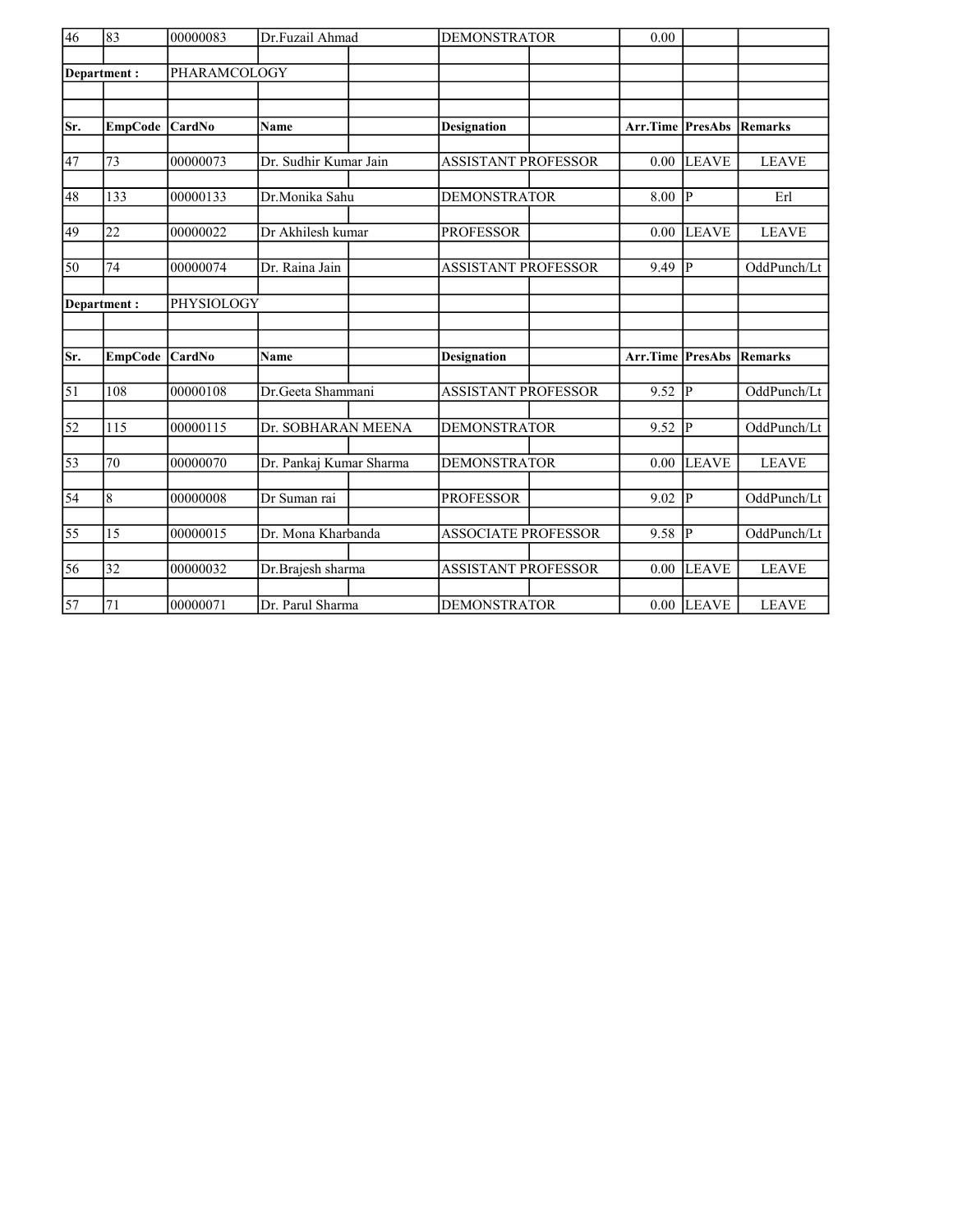|                         | <b>ABV GMC VIDISHA</b> |                                  |                            |                                           |                                 |                        |                        |
|-------------------------|------------------------|----------------------------------|----------------------------|-------------------------------------------|---------------------------------|------------------------|------------------------|
|                         |                        |                                  |                            |                                           |                                 |                        |                        |
|                         |                        | <b>Daily Arrival Report For:</b> | 13-06-2022                 |                                           |                                 |                        |                        |
| Department:             |                        | <b>ANESTHESIA</b>                |                            |                                           |                                 |                        |                        |
|                         |                        |                                  |                            |                                           |                                 |                        |                        |
|                         |                        |                                  |                            |                                           |                                 |                        |                        |
| Sr.                     | EmpCode CardNo         |                                  | Name                       | <b>Designation</b>                        | Arr.Time                        | <b>PresAbs Remarks</b> |                        |
| $\vert$ 1               | 127                    | 00000127                         | DR.JYOTI RAGHUWANSHI       | <b>ASSISTANT PROFESSOR</b>                | 9.41                            | $\mathbf{P}$           | OddPunch/Lt            |
| $\vert$ 2               | 57                     | 00000057                         | Dr. Vinyak Gour            | <b>ASSOCIATE PROFESSOR</b>                | 0.00                            | <b>LEAVE</b>           | <b>LEAVE</b>           |
| $\vert$ 3               | 58                     | 00000058                         | Dr.Sevras Hingwe           | <b>ASSISTANT PROFESSOR</b>                | 9.07                            | P                      | Lt/Erl                 |
| 4                       | 59                     | 00000059                         | Dr.Chandrakant             | <b>ASSISTANT PROFESSOR</b>                | 9.21                            | $\overline{P}$         | Lt/Erl                 |
| Department:             |                        | <b>DEAN OFFICE</b>               |                            |                                           |                                 |                        |                        |
| Sr.                     | EmpCode CardNo         |                                  | <b>Name</b>                | <b>Designation</b>                        | <b>Arr.Time PresAbs Remarks</b> |                        |                        |
| $\overline{\mathbf{5}}$ | 104                    | 00000104                         | Mukesh Kumar               | <b>ADMIN</b>                              | 9.36                            | P                      | OddPunch/Lt            |
|                         |                        |                                  |                            |                                           |                                 |                        |                        |
| 12                      | 101                    | 00000101                         | <b>Bhim Singh Parmar</b>   | <b>ADMIN</b>                              | 8.45                            | P                      | OddPunch/Lt            |
| 13                      | 102                    | 00000102                         | <b>Amit Singh Parihar</b>  | <b>ADMIN</b>                              | 0.00                            |                        |                        |
| 14                      | 103                    | 00000103                         | Namrata Jogdand            | <b>ADMIN</b>                              | 9.48                            | P                      | OddPunch/Lt            |
| Department:             |                        | <b>DENTISTRY</b>                 |                            |                                           |                                 |                        |                        |
|                         |                        |                                  |                            |                                           |                                 |                        |                        |
|                         |                        |                                  |                            |                                           |                                 |                        |                        |
| Sr.                     | <b>EmpCode</b>         | <b>CardNo</b>                    | Name                       | <b>Designation</b>                        | Arr.Time                        | <b>PresAbs</b>         | Remarks                |
| 15                      | 131                    | 00000131                         |                            | DR. HEERALAL CHOKOTIY ASSISTANT PROFESSOR | 9.21                            | $\bf P$                | OddPunch/Lt            |
| 16                      | 64                     | 00000064                         | Dr.Rishi Thukral           | <b>ASSOCIATE PROFESSOR</b>                | 0.00                            | <b>LEAVE</b>           | <b>LEAVE</b>           |
| 17                      | 116                    | 00000116                         | Dr.Bharat jayant sumbh     | <b>PROFESSOR</b>                          | $7.51$ P                        |                        | OddPunch               |
| Department:             |                        | DERMATOLOGY                      |                            |                                           |                                 |                        |                        |
| Sr.                     | <b>EmpCode</b>         | CardNo                           | Name                       | <b>Designation</b>                        | Arr.Time                        | <b>PresAbs</b>         | Remarks                |
| 18                      | 100                    | 00000100                         | Dr.sourabh jain            | <b>ASSOCIATE PROFESSOR</b>                | 7.39                            | ${\bf P}$              | Erl                    |
|                         |                        |                                  |                            |                                           |                                 |                        |                        |
| Department :            |                        | E.N.T.                           |                            |                                           |                                 |                        |                        |
| Sr.                     | EmpCode CardNo         |                                  | Name                       | <b>Designation</b>                        | <b>Arr.Time PresAbs Remarks</b> |                        |                        |
| 19                      | 56                     | 00000056                         | Dr. Aditya Gargav          | <b>ASSOCIATE PROFESSOR</b>                | 0.00                            |                        |                        |
| 20                      | 27                     | 00000027                         | Dr. Shiv Kumar Raghuwanshi | <b>PROFESSOR</b>                          | 8.15 $\overline{P}$             |                        | Erl                    |
| Department:             |                        | <b>MEDICINE</b>                  |                            |                                           |                                 |                        |                        |
|                         |                        |                                  |                            |                                           |                                 |                        |                        |
| Sr.                     | EmpCode CardNo         |                                  | Name                       | <b>Designation</b>                        | Arr.Time                        |                        | <b>PresAbs Remarks</b> |
| 21                      | 12                     | 00000012                         | Dr Preshant shrivastava    | <b>PROFESSOR</b>                          | $0.00\,$                        | <b>LEAVE</b>           | <b>LEAVE</b>           |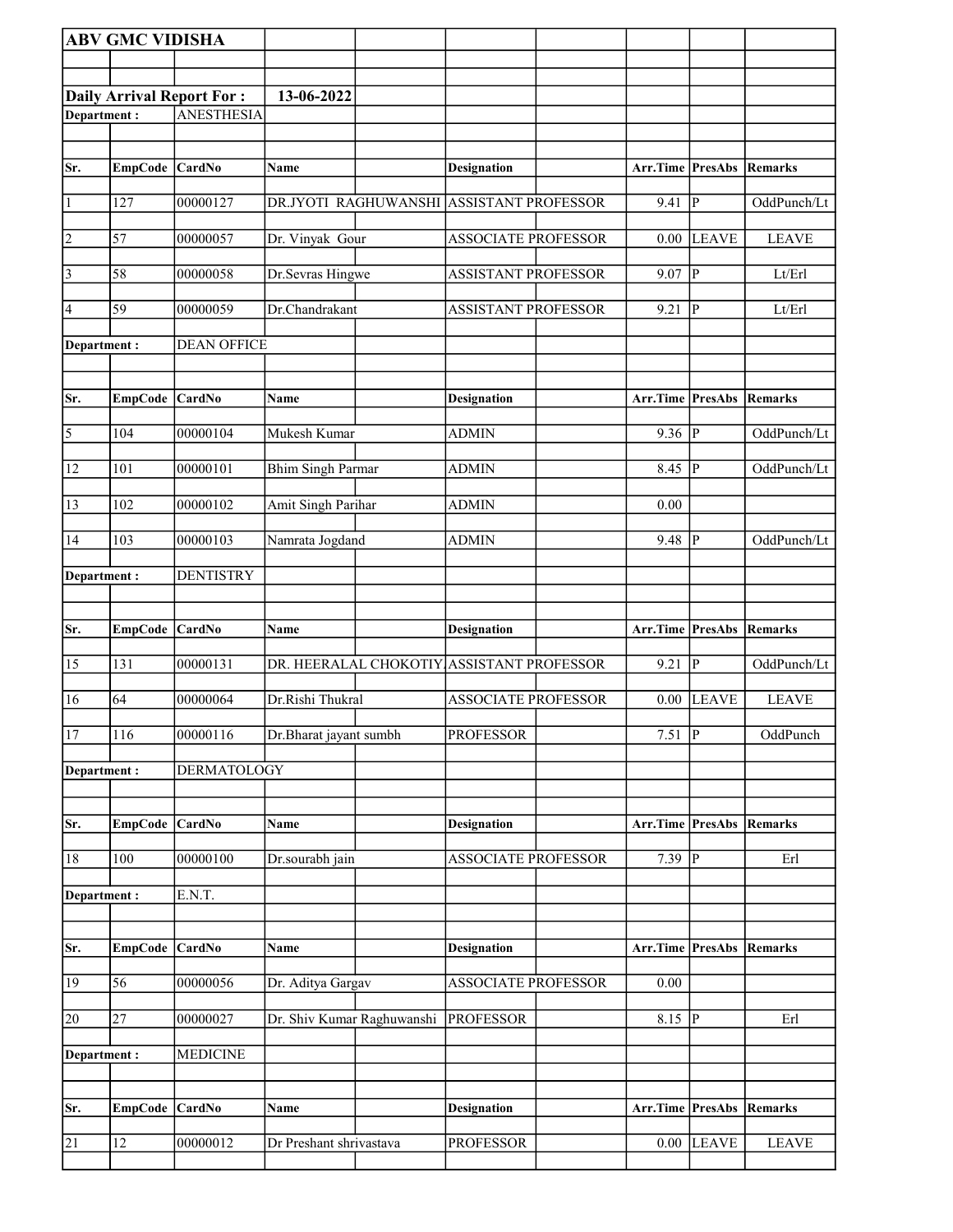| 22              | 30              | 00000030                 | Dr. Sandeep Aharwar                      | <b>ASSOCIATE PROFESSOR</b> | 0.00                            |                        |                            |
|-----------------|-----------------|--------------------------|------------------------------------------|----------------------------|---------------------------------|------------------------|----------------------------|
| $\sqrt{23}$     | 129             | 00000129                 | Dr. Mahendra pratap Singh                | <b>ASSISTANT PROFESSOR</b> | 9.46                            | P                      | Lt/Erl                     |
| 24              | 23              | 00000023                 | Dr. Arvind Chouhan                       | <b>ASSOCIATE PROFESSOR</b> | 0.00                            |                        |                            |
| 25              | 50              | 00000050                 | Dr.vinod Dangi                           | <b>ASSISTANT PROFESSOR</b> | 9.47                            | P                      | Lt/Erl                     |
| Department:     |                 | <b>OBST. &amp; GYNEE</b> |                                          |                            |                                 |                        |                            |
|                 |                 |                          |                                          |                            |                                 |                        |                            |
| Sr.             | EmpCode CardNo  |                          | <b>Name</b>                              | <b>Designation</b>         | Arr.Time PresAbs Remarks        |                        |                            |
| 26              | 96              | 00000096                 | DR. Sudha Chourasia                      | <b>PROFESSOR</b>           | 10.26                           | P                      | OddPunch/Lt                |
| 27              | 42              | 00000042                 | Dr. Mridula singh                        | <b>ASSISTANT PROFESSOR</b> | 0.00                            | <b>LEAVE</b>           | <b>LEAVE</b>               |
| 28              | 41              | 00000041                 | Dr.Aarti sharma                          | <b>ASSOCIATE PROFESSOR</b> | $0.00\,$                        | <b>LEAVE</b>           | <b>LEAVE</b>               |
| Department:     |                 | OPHTHALMOLOGY            |                                          |                            |                                 |                        |                            |
|                 |                 |                          |                                          |                            |                                 |                        |                            |
| Sr.             | EmpCode CardNo  |                          | <b>Name</b>                              | <b>Designation</b>         | <b>Arr.Time PresAbs Remarks</b> |                        |                            |
| 29              | 121             | 00000121                 | Dr.Nikhila Yadav                         | <b>ASSISTANT PROFESSOR</b> | 9.29                            | IР                     | OddPunch/Lt                |
| $ 30\rangle$    | 120             | 00000120                 | Dr. Shivcharan Lal Chadravansh PROFESSOR |                            | 9.46                            | $\mathbf{P}$           | OddPunch/Lt                |
| 31              | 46              | 00000046                 | Dr. Sapna Raghuwanshi                    | <b>ASSOCIATE PROFESSOR</b> | 0.00                            | <b>LEAVE</b>           | <b>LEAVE</b>               |
| Department:     |                 | <b>ORTHOPEDICS</b>       |                                          |                            |                                 |                        |                            |
|                 |                 |                          |                                          |                            |                                 |                        |                            |
|                 |                 |                          |                                          |                            |                                 |                        |                            |
| Sr.             | EmpCode CardNo  |                          | Name                                     | <b>Designation</b>         | Arr.Time                        | <b>PresAbs Remarks</b> |                            |
| 32              | 123             | 00000123                 | Dr. Vipin kumar Mishraa                  | <b>ASSISTANT PROFESSOR</b> | 8.56                            | P                      | $\mathbf{Lt}/\mathbf{Erl}$ |
| 33              | 124             | 00000124                 | Dr.Sunil Kirar                           | <b>ASSISTANT PROFESSOR</b> | 9.12                            | P                      | Lt/Erl                     |
| $\overline{34}$ | $\overline{55}$ | 00000055                 | Dr. Sanjay Upadhya                       | <b>ASSOCIATE PROFESSOR</b> | $9.27$ P                        |                        | OddPunch/Lt                |
| $\overline{35}$ | 20              | 00000020                 | Dr. Sanat Singh                          | <b>ASSOCIATE PROFESSOR</b> | 0.00                            | <b>LEAVE</b>           | <b>LEAVE</b>               |
| 36              | 10              | 00000010                 | Dr Atul varshney                         | <b>PROFESSOR</b>           | 9.46                            | P                      | OddPunch/Lt                |
| Department:     |                 | <b>PEADITRICS</b>        |                                          |                            |                                 |                        |                            |
|                 |                 |                          |                                          |                            |                                 |                        |                            |
| Sr.             | <b>EmpCode</b>  | CardNo                   | Name                                     | <b>Designation</b>         | Arr.Time                        | <b>PresAbs</b>         | <b>Remarks</b>             |
| 37              | 61              | 00000061                 | Dr.Deepak K. Uikey                       | <b>ASSOCIATE PROFESSOR</b> | 0.00                            |                        |                            |
| 38              | 19              | 00000019                 | Dr. D Sharad Gedam                       | <b>ASSOCIATE PROFESSOR</b> | 0.00                            |                        |                            |
| 39              | 9               | 00000009                 | Dr Neeti agarawal                        | <b>PROFESSOR</b>           | 8.31                            | P                      | OddPunch/Lt                |
| 40              | 44              | 00000044                 | Dr. Priya Gogia                          | <b>ASSISTANT PROFESSOR</b> | 0.00                            |                        |                            |
| 41              | 60              | 00000060                 | Dr.Shiv R.k. Dubey                       | <b>ASSISTANT PROFESSOR</b> | 0.00                            |                        |                            |
| Department:     |                 | <b>PSYCHIATRY</b>        |                                          |                            |                                 |                        |                            |
|                 |                 |                          |                                          |                            |                                 |                        |                            |